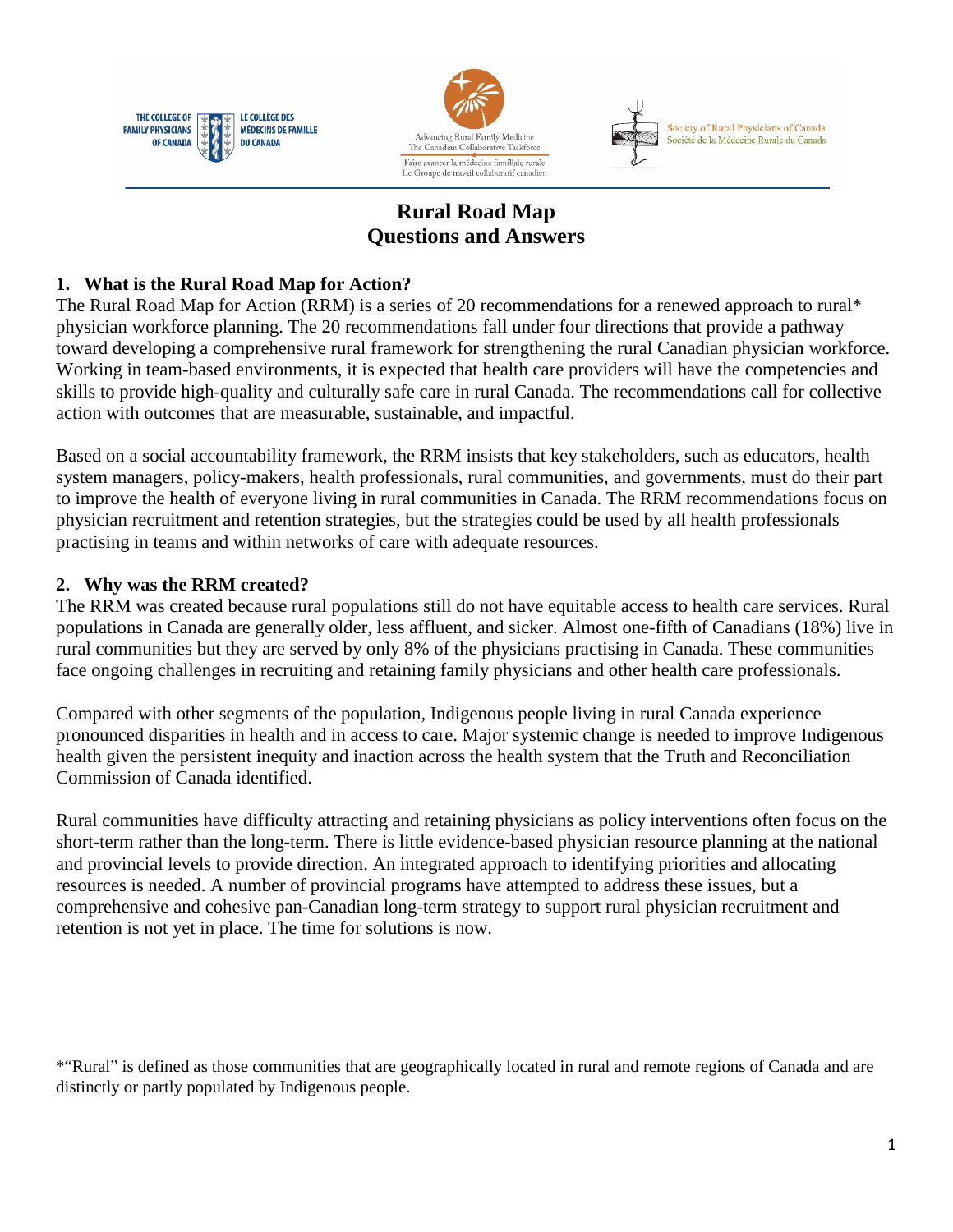## **3. Who developed the RRM?**

The development of the RRM has been a collaborative effort led by the College of Family Physicians of Canada (CFPC) and the Society of Rural Physicians of Canada (SRPC), who joined forces in December 2014 through the Advancing Rural Family Medicine: The Canadian Collaborative Taskforce (the Taskforce). Their aim was to identify ways to advance the future of rural health care. The Taskforce received key input from leaders representing Indigenous communities, medical organizations, faculties of medicine, and rural communities, as well as from health administrators, family medicine residents, rural practitioners, and health departments from the federal, provincial, and territorial governments. The aim is to develop a solution to the challenge of providing adequately skilled physicians and address limitations in access to health care in rural Canada.

#### **4. What information was used to create the RRM?**

At the start of its work, the Taskforce drew upon information compiled for a background paper the CFPC and SRPC commissioned in 2014. Published in January 2016, the background paper highlighted findings from a focused reviewed of both peer and grey literature and interviews conducted with national and international rural education and practice experts. The review examined the status of rural medical education, rural practice models, and government (federal, provincial, and territorial) policies related to the health needs of rural communities in Canada (see [www.cfpc.ca/ARFM\\_Resources\)](http://www.cfpc.ca/ARFM_Resources/). It concluded that positive trends have emerged in advancing the number of family medicine graduates practising in rural Canada. Yet significant challenges persist for rural physician recruitment and retention approaches. The background paper provided the Taskforce with a strong foundation upon which to build the RRM.

In January 2015, the Taskforce conducted an environmental scan to identify activities in Canada that successfully addressed rural physician and recruitment challenges. They sought information from:

- A survey conducted with medical education leaders to identify examples of both medical school and family medicine residency initiatives highlighting successful rural "pipeline" approaches used to support physician recruitment and retention
- Interviews with provincial and territorial governments to identify promising rural workforce policies
- Interviews with pre-identified rural communities, including Indigenous communities, on their health care workforce recruitment and retention experiences
- A qualitative study conducted by researchers at Memorial University of Newfoundland that explored factors influencing physicians' decisions to practise in rural communities in Canada

The information gathered was provided to the Taskforce in December 2015. The Taskforce then began a process of reflection, debate, consultation, consensus building, and stakeholder validation to create the recommendations and actions now found in the RRM.

## **5. How will the RRM be used?**

The RRM leverages examples of what has worked in the domains of education, policy, practice, and research to advance rural family medicine through the provision of comprehensive care. It provides a guiding framework for a pan-Canadian approach to physician rural workforce planning. This planning links relevant actions required in the areas of education, practice, policy, and government, and in rural communities. Recognizing that a large number of Indigenous people reside in rural communities in Canada, the RRM represents an opportunity to influence their population health outcomes in particular.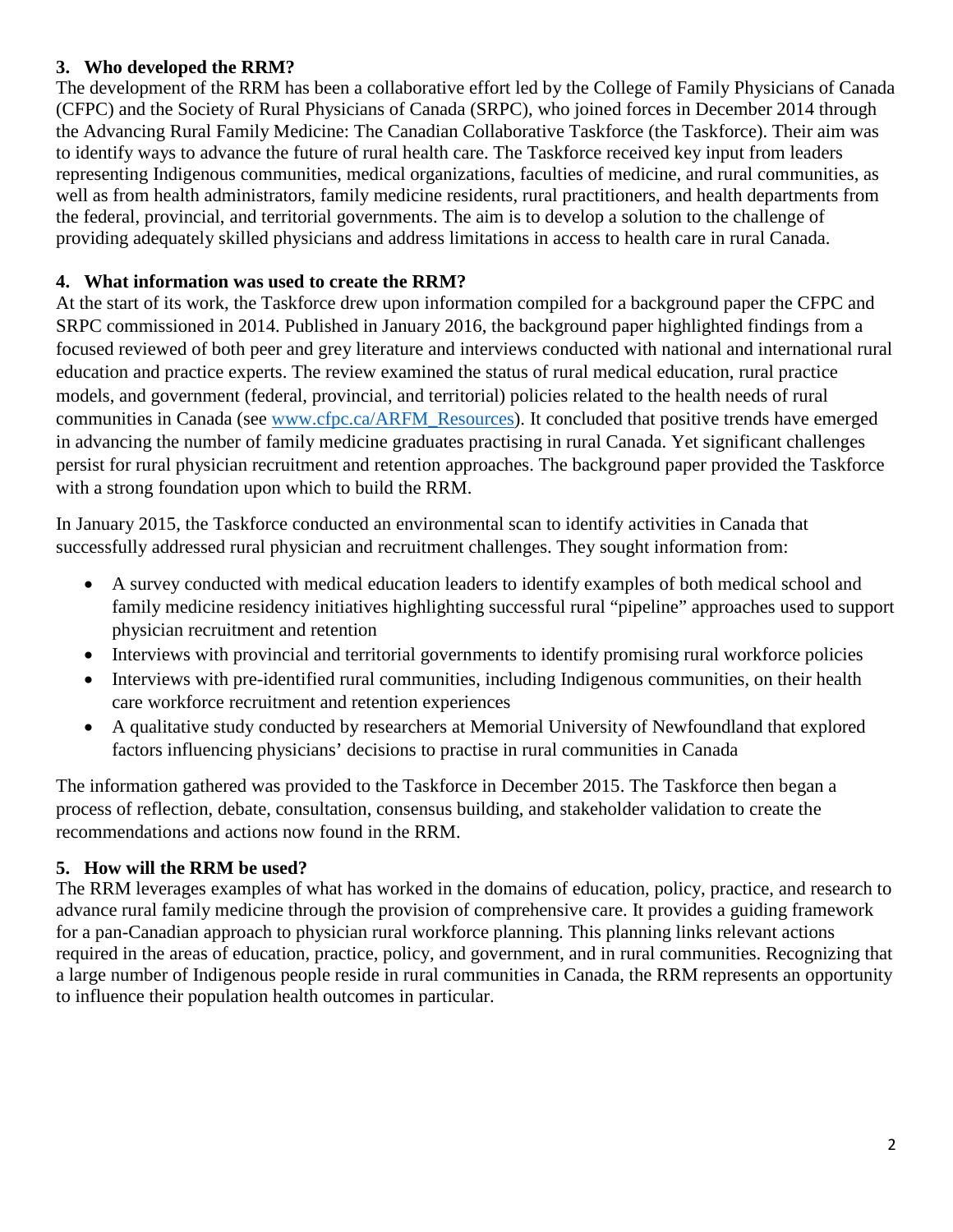### **6. For whom is the RRM intended?**

While the RRM aims to improve the medical workforce, it recognizes that all health care professionals play an important role in delivering primary care across rural Canada. The RRM uses a social accountability approach to sharing solutions and those targeted for action are stakeholders identified as "pentagram partners" (see Figure 1). Each of the partners has a role to play in the implementation of the RRM. By understanding who is responsible for what and by influencing the action to be taken, the RRM aims to provide a pathway to help support a more pan-Canadian, coordinated approach to enhancing rural access to health care.

### **7. How does this process differ from others?**

The Taskforce's comprehensive process that has all stakeholders from different components of the health care and education systems working collaboratively and collectively is unprecedented. Other jurisdictions, such as

**Figure 1: Social accountability framework: the pentagram partners involved in implementing the Rural Road Map for Action.**



Adapted with permission from Boelen C, *Educ Health* 2004:17(2):223-31.

Australia, have implemented elements of a plan similar to the RRM but not in a manner that uses the extensive stakeholder process conducted across the realms of education, practice, policy, government, and communities. Key to the RRM process has been the stakeholders' commitment to explore their roles in supporting access to care in rural Canada and willingness to work with others to ensure that rural health care delivery is equitable across Canada.

## **8. What will the RRM achieve?**

The RRM identifies what needs to be done by different stakeholders. It provides opportunities to facilitate collaborative partnerships among all identified stakeholder groups. It introduces a framework from which successes can be collated and shared to reduce the duplication of efforts. It promotes more efficiency in the system by enabling existing initiatives to be scaled up. It also promotes the need for specific measures to provide evidence on improved rural health outcomes and equitable access to rural health care.

## **9. How is the RRM organized?**

The RRM is organized around 20 actions under four directions that address what needs to be done:

- Direction 1 relates to the role of medical education
- Direction 2 relates to the linkage of policies needed to support the implementation of rural education and rural practice initiatives at local, provincial, territorial, and pan-Canadian levels
- Direction 3 focuses on changes needed to enhance rural practice
- Direction 4 describes the need to develop a rural research platform to provide evidence to improve policy directions

## **10. How can you be sure the stakeholders will collaborate?**

The RRM calls for a social accountability approach that highlights the roles of the five pentagram partners (see Figure 1). The Taskforce recognized the need to engage stakeholders throughout the development of the recommendations. Through this process, the Taskforce was able to involve the Royal College of Physicians and Surgeons of Canada (RCPSC), the Canadian Medical Association (CMA), and Health Canada's Federal/Provincial/Territorial Committee on Health Workforce. Once the recommendations were ready for